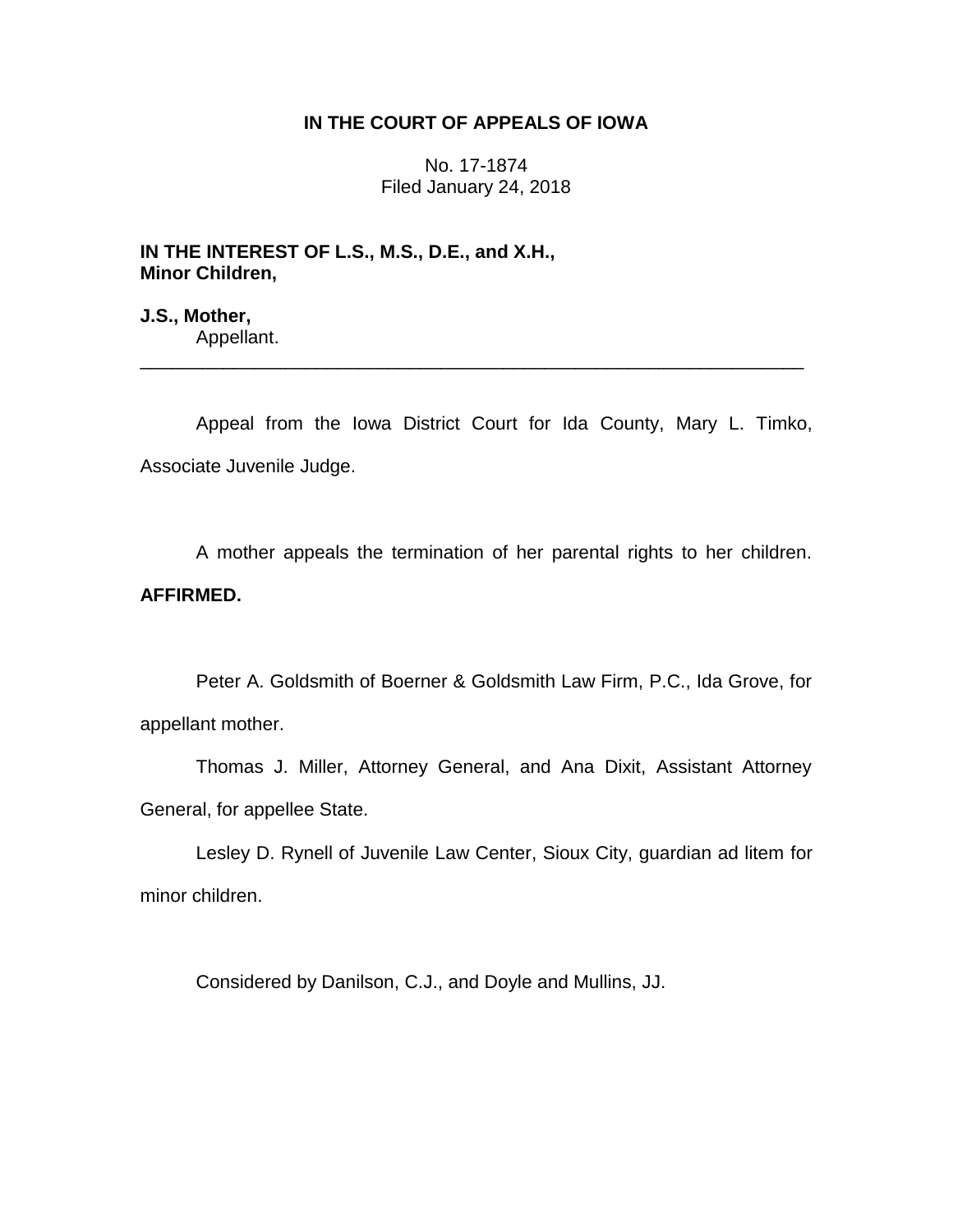**DOYLE, Judge.**

A mother appeals the termination of her parental rights to her four children. She contends the State failed to prove the grounds for termination by clear and convincing evidence and termination is not in the children's best interests. She requests additional time to prove the children can be returned to her care. We review her claims de novo. *See In re A.M*., 843 N.W.2d 100, 110 (Iowa 2014).

The juvenile court terminated the mother's parental rights to three of the children under Iowa Code section 232.116(1)(h) and (*l*) (2017), and to one of the children under (*l*). The court may terminate parental rights under section 232.116(1)(h) where clear and convincing evidence establishes the following:

(1) The child is three years of age or younger.

(2) The child has been adjudicated a child in need of assistance [(CINA)] pursuant to section 232.96.

(3) The child has been removed from the physical custody of the child's parents for at least six months of the last twelve months, or for the last six consecutive months and any trial period at home has been less than thirty days.

(4) There is clear and convincing evidence that the child cannot be returned to the custody of the child's parents as provided in section 232.102 at the present time.

Termination may occur under section 232.116(1)(*l*) where there is clear and

convincing evidence that:

(1) The child has been adjudicated [CINA] pursuant to section 232.96 and custody has been transferred from the child's parents for placement pursuant to section 232.102.

(2) The parent has a severe substance-related disorder and presents a danger to self or others as evidenced by prior acts.

(3) There is clear and convincing evidence that the parent's prognosis indicates that the child will not be able to be returned to the custody of the parent within a reasonable period of time considering the child's age and need for a permanent home.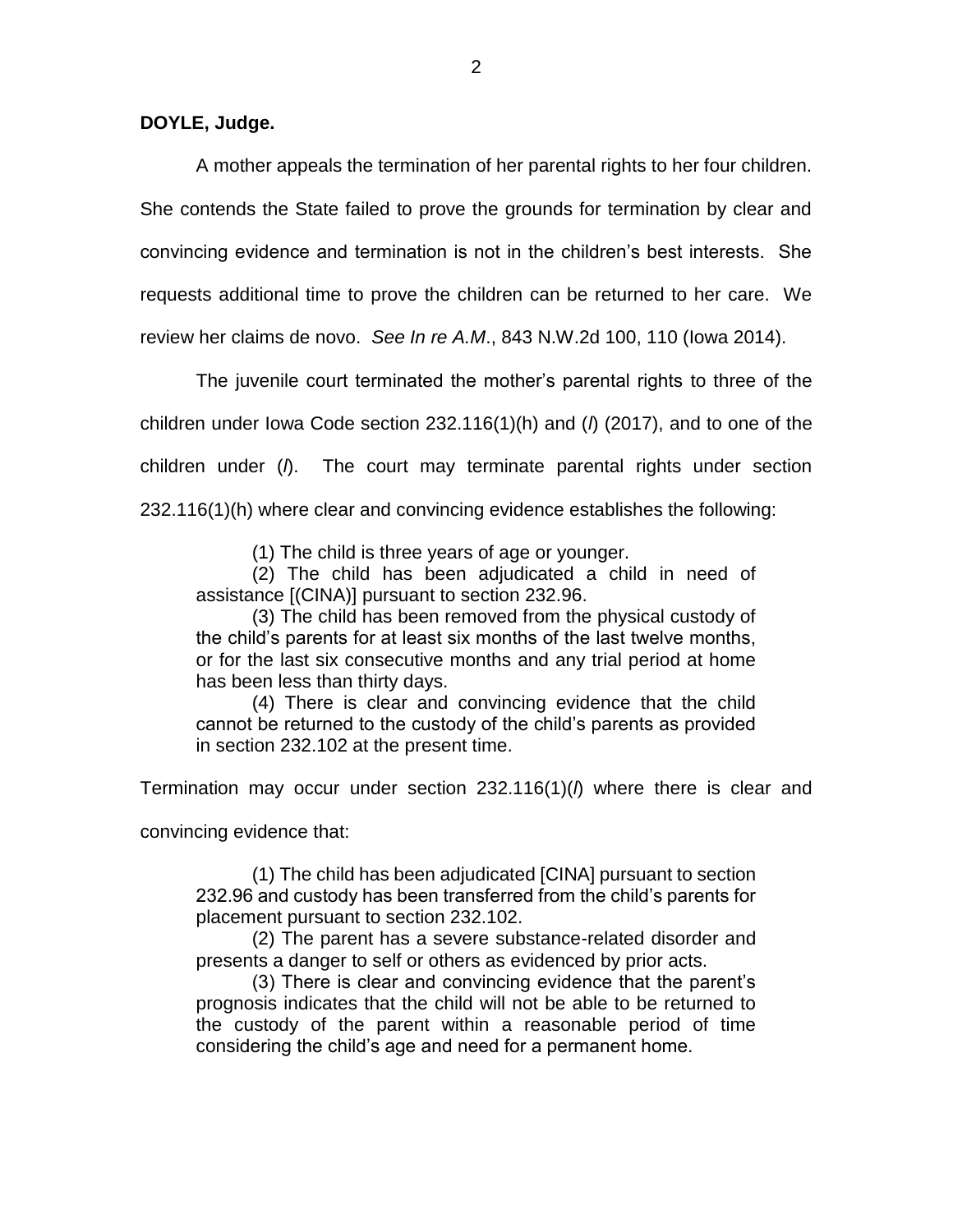The mother only disputes the sufficiency of the proof showing the last element of each paragraph: that the children cannot be returned to her care. Therefore, we need only examine whether clear and convincing evidence establishes this element. *See Aluminum Co. of Am. v. Musal*, 622 N.W.2d 476, 479–80 (Iowa 2001) ("Issues not raised in the appellate briefs cannot be considered by the reviewing court.").

The showing regarding the time in which the child must be able to be returned to the parent's care differs between paragraphs (h) and (*l*); in paragraph (h), there need only be proof the child cannot be returned to the parent's care "at the present time," which our supreme court has interpreted to mean "at the time of the termination hearing," *In re D.W.*, 791 N.W.2d 703, 707 (Iowa 2010), whereas what constitutes a "reasonable period of time" under paragraph (*l*) will vary depending on the facts of each case, *see* Iowa Code § 232.116(1)(*l*) (specifying the child's age and need for a permanent home as factors to consider in determining what constitutes a reasonable period of time). We find the children could not be returned to the mother under either time standard—either at the time of the hearing or within a reasonable time thereafter.

The mother has a long history of methamphetamine abuse, and the Iowa Department of Human Services (DHS) has been involved with the family since 2014. In spite of the services offered to the mother, concerns about her substance abuse persist. In its termination order, the juvenile court states:

In reviewing the voluminous amount of information concerning this case, the court is struck with the amount of patience provided to [the mother] by her service providers. The court, itself, has engaged in an exhaustive amount of patience for [the mother]. This patience has not translated into something positive for her children but, in fact,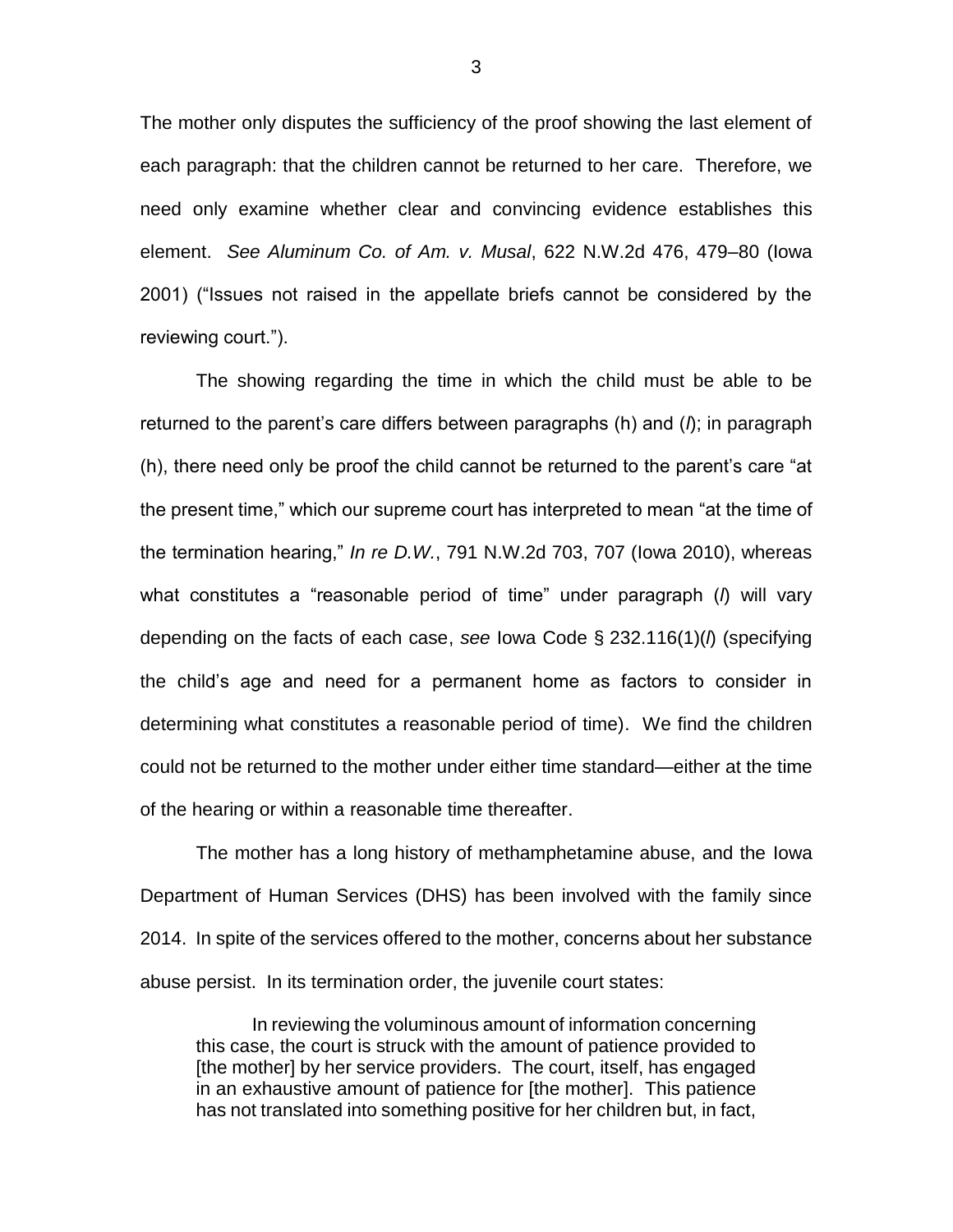has affected them negatively. . . . Despite her history, [the mother] was given the benefit of the doubt and a waiver of reasonable efforts request was not made in the current case. . . . Unfortunately, [the mother]'s survival skills of lying, manipulation, and drug usage overshadowed the work of the [DHS]. . . .

. . . . [The mother's] testimony in court can best be described as programmed. She would deny every allegation and, if confronted about her testimony not being supported in the least by documentation and the testimony of service providers, she would just shrug it off and say she was telling the truth. This is exactly what [the mother] did in her first case when using and it is exactly what she did in the beginning of this case when using.

The juvenile court's order—which totals thirty-seven pages in length chronicles the mother's substance-abuse history and her poor performance during the CINA proceedings in great detail. We need not elaborate further on those details here. Suffice it to say, clear and convincing evidence supports the juvenile court's findings as summarized above. Based on the mother's history of substance abuse and her inability to adequately address her substance abuse, the children would have been at risk of harm if returned to the mother's care at the time of the termination hearing or shortly therafter. Clear and convincing evidence establishes the grounds for termination under section 232.116(1)(h) and (*l*).

For the same reasons, termination is in the children's best interests. In making the best-interests determination, the primary considerations are "the child[ren]'s safety," "the best placement for furthering the long-term nurturing and growth of the child[ren]," and "the physical, mental, and emotional condition and needs of the child[ren]." *In re P.L.*, 778 N.W.2d 33, 37 (Iowa 2010) (quoting Iowa Code § 232.116(2)). The juvenile court found that

it is in the best interest of [the children] that the parental rights of their mother to them be terminated. They have waited in the wings long enough for her to establish permanency for them in their lives. At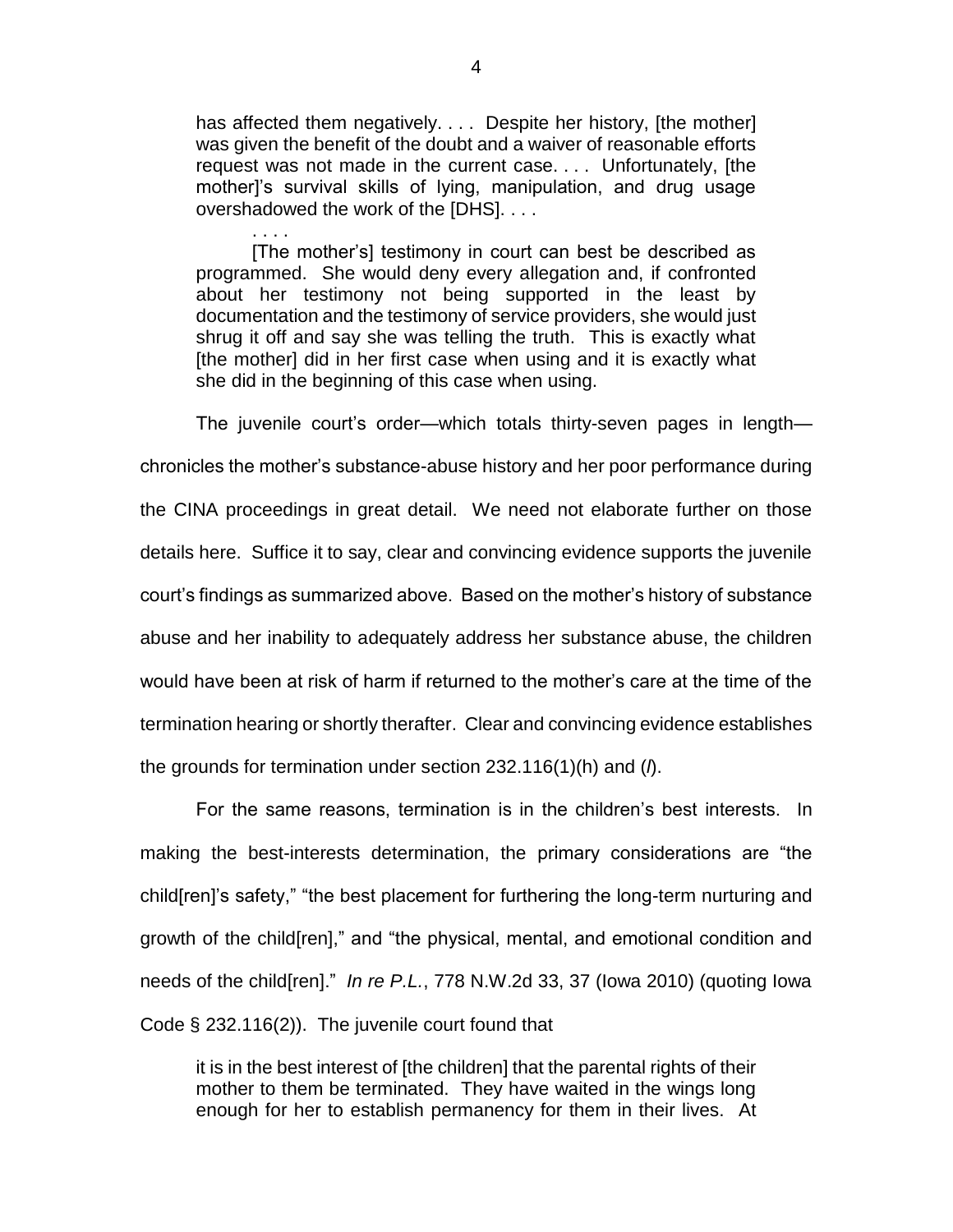this point, it could be a significant amount of time before [the mother] will ever make choices that allow her to have an extended period of sobriety, let alone engage in a life of recovery. These children have waited long enough. They have been experimented with long enough while [the mother] was less than forthright with the court and her service providers to the detriment of their emotional well-being. They are currently in homes that are more than willing to provide some type of contact between them and their mother but also to be able to establish safe and appropriate boundaries for them.

Ample record evidence supports the finding that termination is in the children's best interests.

The mother requests additional time to prove the children can be returned to her care. Like the district court, we decline to delay the children's permanency any longer. The need for a permanent home is of primary importance when considering the children's best interests. *See In re J.E*., 723 N.W.2d 793, 802 (Iowa 2006) (Cady, J., concurring specially) (noting the "defining elements in a child's best interest" are the child's safety and "need for a permanent home"). Although the law requires a "full measure of patience with troubled parents who attempt to remedy a lack of parenting skills," this patience has been built into the statutory scheme of chapter 232. *In re C.B.*, 611 N.W.2d 489, 494 (Iowa 2000). Once the grounds for termination exist, time is of the essence. *See In re A.C*., 415 N.W.2d 609, 614 (Iowa 1987). As the juvenile court noted,

[The mother] has already had ten months that she squandered, except, perhaps, for the 30 days at Recovery by the Sea. She also had all of the services that could be provided to her in her previous four years of services when her children were adjudicated CINA. . . . In the adjudication and emergency removal order entered in this matter in February of 2017, the court outlined what [the mother] needed to do to have the children returned to her care. In addition, a very specific contract of expectations was drafted with [the mother]'s input. The court found that [the mother] would need to demonstrate a willingness to cooperate with a safety plan; a willingness to cooperate with the [DHS]; a willingness to address her